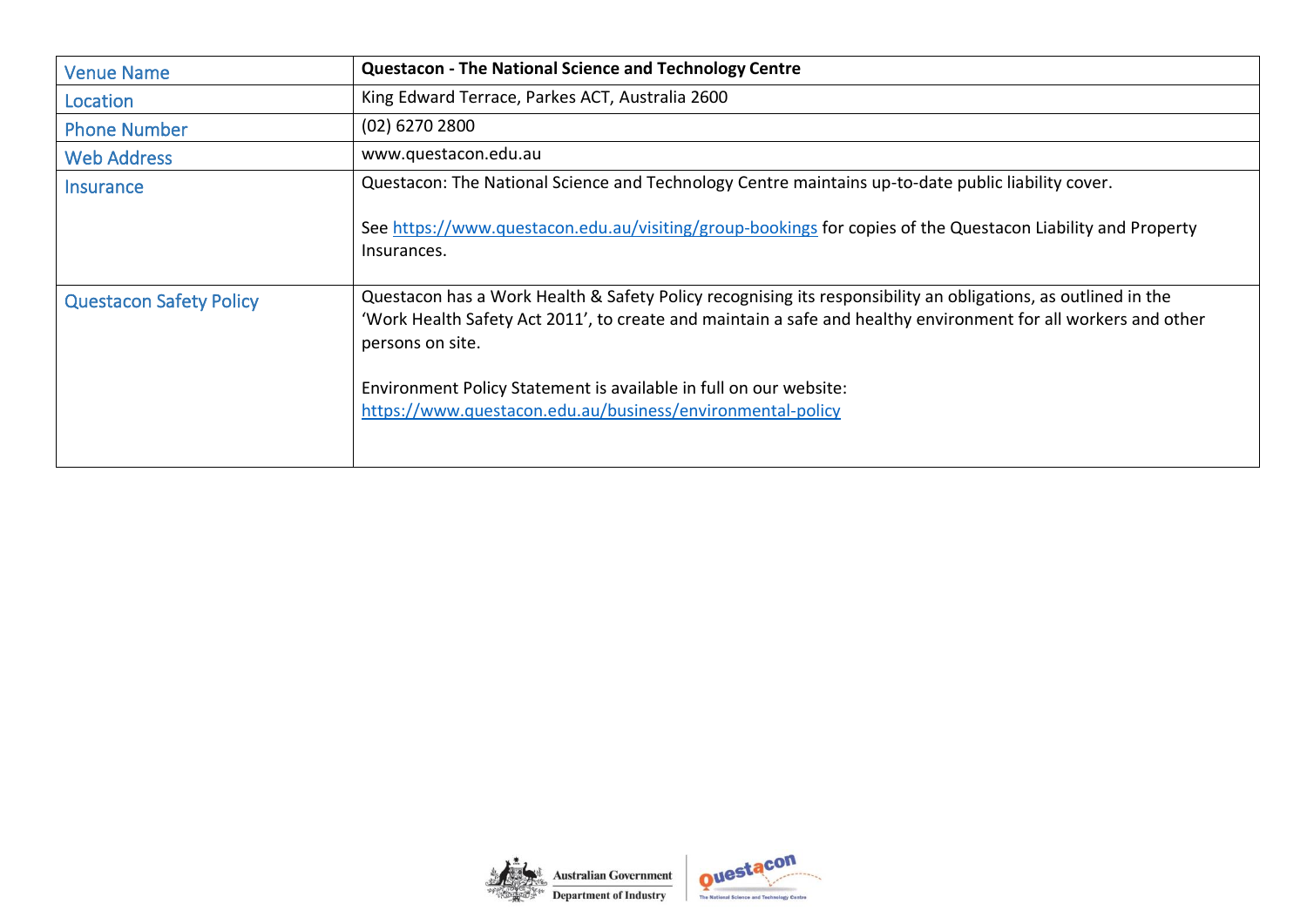| <b>COVID-Safe</b> | To help make this a safe experience, we have implemented COVID-19 safety measures including:<br>All Questacon staff whose duties involve working directly with children are vaccinated against Covid-19<br>$\bullet$<br>Mandatory mask wearing for all staff in public areas of Questacon, unless they have an exemption<br>$\bullet$<br>Pre-visit Personal Health Declarations (PHDs) completed by all students and accompanying adults via the Book<br>$\bullet$<br>Canberra Excursions portal<br>Limited numbers of people who can attend each session.<br>$\bullet$<br>Encouraging social distancing between School cohorts and other visiting groups where practical, through timed<br>$\bullet$<br>ticketed sessions<br>Physical distancing - floor markers and other signage is in place<br>$\bullet$<br>Hand sanitiser stations located throughout the building<br>$\bullet$<br>Safety signage to indicate how to interact with Questacon exhibits<br>Regular and additional cleaning procedures<br>$\bullet$<br>Questacon has adopted the NCETP COVID-19 protocols through an Attractions checklist. This provides clear advice to<br>schools on what all attractions will be implementing, to ensure a safe COVID-19 environment is maintained.                                                                                                                                                                                          |
|-------------------|----------------------------------------------------------------------------------------------------------------------------------------------------------------------------------------------------------------------------------------------------------------------------------------------------------------------------------------------------------------------------------------------------------------------------------------------------------------------------------------------------------------------------------------------------------------------------------------------------------------------------------------------------------------------------------------------------------------------------------------------------------------------------------------------------------------------------------------------------------------------------------------------------------------------------------------------------------------------------------------------------------------------------------------------------------------------------------------------------------------------------------------------------------------------------------------------------------------------------------------------------------------------------------------------------------------------------------------------------------------------------------------------------------------------------------------------------|
|                   | How you can help:<br>Follow directions from our staff and as shown on our safety signage<br>Ensure you maintain a distance of at least 1.5m from other people, in line with physical distancing guidelines<br>$\bullet$<br>Practice good hygiene. Wash your hands well with soap and water. You will notice hand sanitiser in several locations<br>$\bullet$<br>during the tour.<br>Schools are encouraged to develop their own management plan for excursions to Canberra, including, management of a<br>$\bullet$<br>sick or staff member who develops COVID-19 symptoms, or has a positive COVID-19 test, in line with the relevant<br>destination state or territory health department guidance.<br>Unwell students, Teachers, Drivers, attraction staff and accommodation staff should not attend excursion-related sites,<br>$\bullet$<br>regardless of their vaccination status, and should seek medical advice as to whether COVID-19 testing is required.<br>If a member of your cohort returns a COVID - positive, the group is advised to remain at their accommodation until they<br>$\bullet$<br>have contacted the Australian Capital Territory Public Health Unit (ACT PHU) and the National Coronavirus Helpline (1800<br>020 080 - operating 24 hours a day, 7 days a week). This should be undertaken before presenting at Questacon, for<br>advice and comply with all directives given by the ACT PHU, then contact the NCETP. |

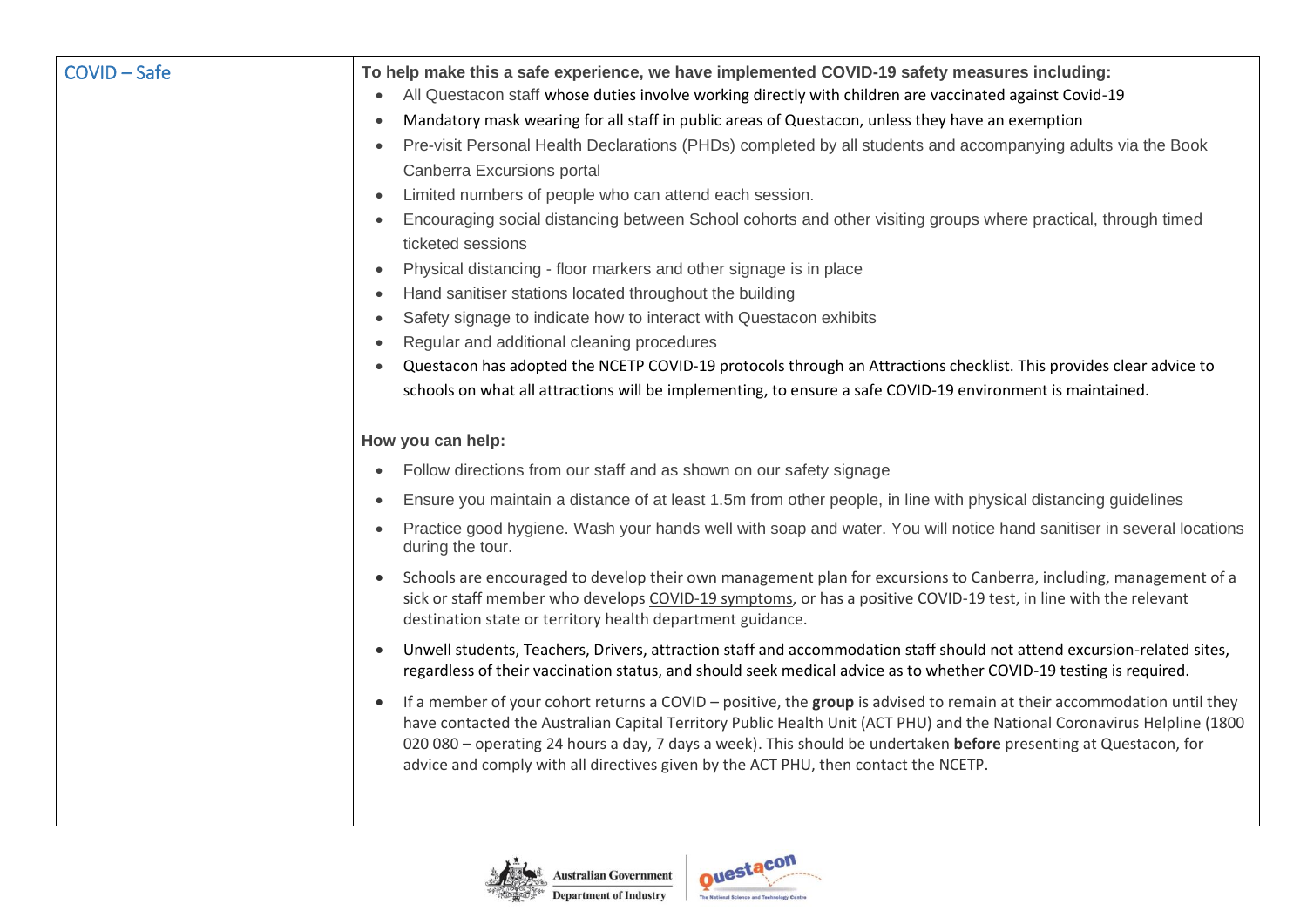| $\mathsf I$ If your cohort has been instructed to isolate, or you are unable to attend your booked session at Questacon due to |
|--------------------------------------------------------------------------------------------------------------------------------|
| COVID-19, please contact Questacon on (02) 6270 2800.                                                                          |
| You will not incur a cancellation fee. Where possible, an alternative session will be offered pending availability.            |
|                                                                                                                                |

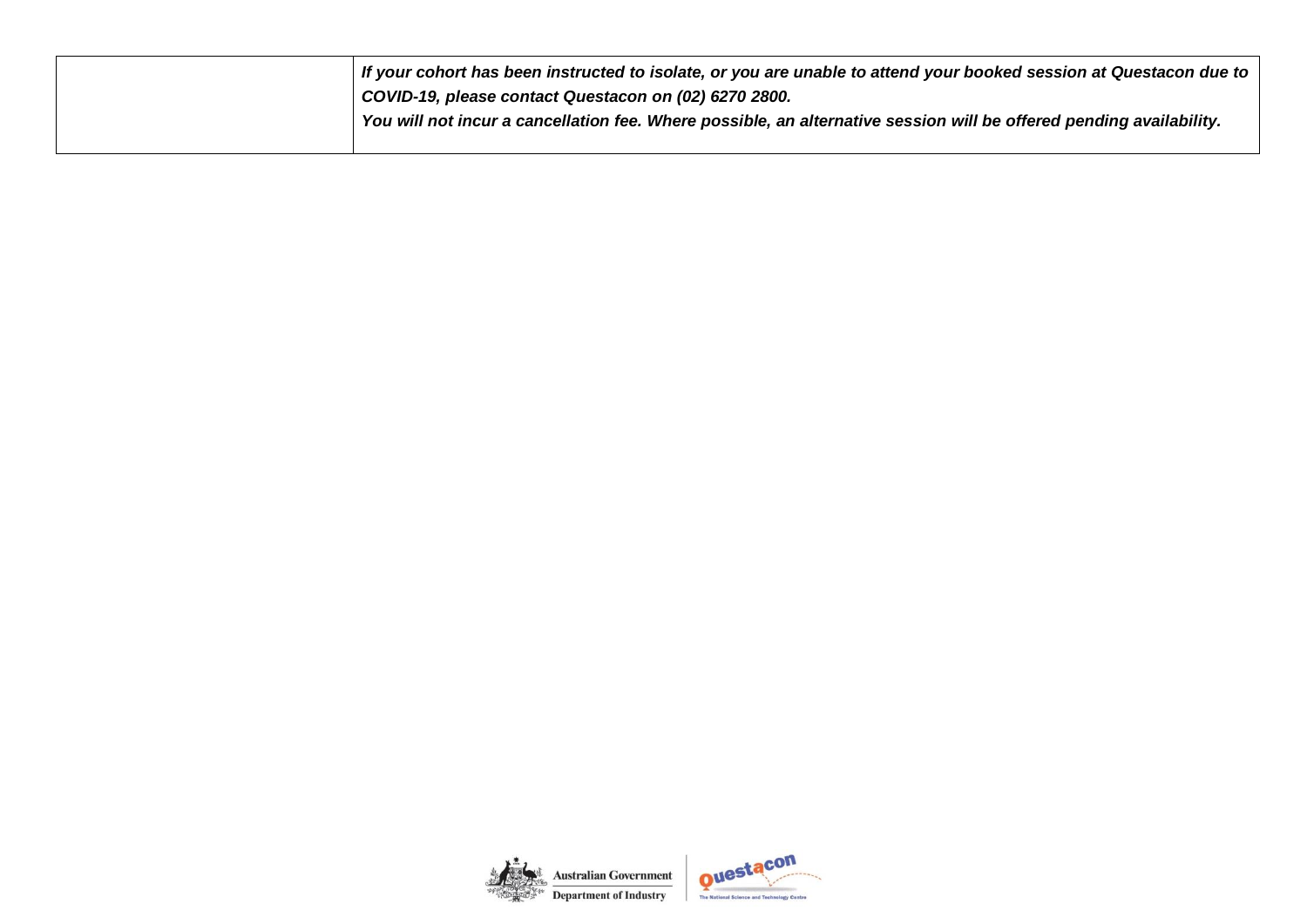| <b>Local Climate</b>                                   | Summer in Canberra can be hot, temperatures in the high 30°C's are quite common with some days even exceeding<br>40°C. UV radiation can be high, please ensure you have adequate sun protection and hydration when outside during<br>the day.<br>Winter in Canberra, while usually sunny and clear can be cold with temperatures ranging from 0°C to 15°C. Negative<br>temperatures and frosts are common during Canberra winters, particularly in the mornings. Please come prepared<br>with adequate clothing and footwear for cold temperatures. |
|--------------------------------------------------------|-----------------------------------------------------------------------------------------------------------------------------------------------------------------------------------------------------------------------------------------------------------------------------------------------------------------------------------------------------------------------------------------------------------------------------------------------------------------------------------------------------------------------------------------------------|
| <b>Working With Vulnerable People</b><br><b>Checks</b> | It is a condition of employment at Questacon that all staff have a valid Working With Vulnerable People (WWVP)<br>card. All staff and volunteers at Questacon undergo a police check as part of the recruitment process and/or before<br>commencing work at Questacon. It is Questacon policy that all staff carry their WWVP cards on them at all times.                                                                                                                                                                                           |
| <b>Emergencies</b>                                     | Emergency alert and evacuation tone systems are in place across Questacon and are tested regularly.<br>In case of an emergency, trained Questacon Wardens will advise and direct all visitors on appropriate actions. This<br>includes coordination of ambulance attendance at Questacon.                                                                                                                                                                                                                                                           |
| <b>Incident Reporting and First Aid</b>                | Questacon is committed to providing and maintaining a safe environment for visitors to the centre.<br>A formalised incident reporting process is in place and visitors are encouraged to report incidents, injuries and/or<br>'near misses' to identify and access potential hazards. If an injury or 'near miss' occurs please report it to staff as<br>soon as is safely possible.                                                                                                                                                                |
|                                                        | First Aid Kits are readily accessible for staff use in each gallery. Automated External Defibrillators are also located<br>throughout the centre. Questacon has qualified First Aid Officers and a First Aid room, located on the ground floor,<br>off the main foyer.                                                                                                                                                                                                                                                                              |

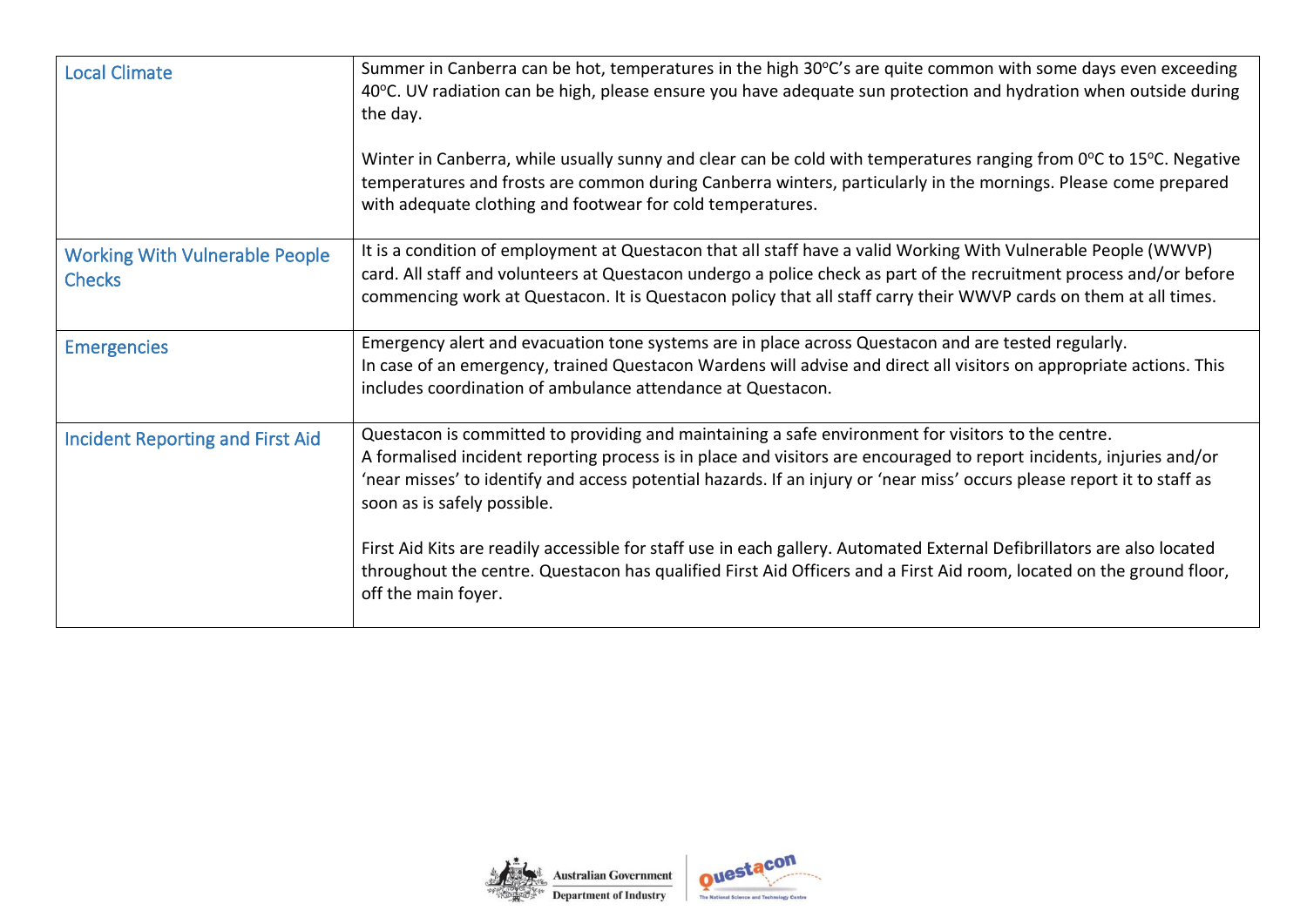| <b>Access</b>                  | Questacon is a wheelchair-friendly venue with ramps and elevator access available for all galleries, the foyer, the<br>Questacon Shop and entry/exiting the premises. Disabled toilets are available throughout, as well as a lift for access<br>into the Japan Theatre. Please contact Questacon for specific information.                                                                                                                                                                                      |  |  |  |  |
|--------------------------------|------------------------------------------------------------------------------------------------------------------------------------------------------------------------------------------------------------------------------------------------------------------------------------------------------------------------------------------------------------------------------------------------------------------------------------------------------------------------------------------------------------------|--|--|--|--|
|                                | A limited number of wheelchairs are available for use throughout the centre. A form of photo identification must be<br>presented to staff to access a wheelchair.                                                                                                                                                                                                                                                                                                                                                |  |  |  |  |
|                                | The first bus bay in the carpark has a designated disabled off-ramp, for assisting in the passage of wheelchairs from<br>vehicles. Should schools require additional assistance to secure this bay, please let us know at the time of booking<br>and we can organise a staff member to assist you.                                                                                                                                                                                                               |  |  |  |  |
| <b>Food and Drinks</b>         | Food cannot be consumed in the galleries at Questacon. Please leave all food and drinks, including water bottles on<br>the bus. We have a café on site, which is able to cater for school groups for lunch, dinner and snacks by prior<br>arrangement Please call to book.                                                                                                                                                                                                                                       |  |  |  |  |
| <b>Photography and Filming</b> | Questacon is open to the general public as a tourist attraction with excess of 500,000 visitors per year.<br>Teachers are encouraged to follow the policies used by their own school, in regards to the photography of students.<br>On occasion, general admission visitors are unaware that Australian schools have photography policies.<br>Teachers should exercise diplomacy and employ the assistance of Questacon staff, should they be approached by<br>visitors wishing to take photographs of students. |  |  |  |  |

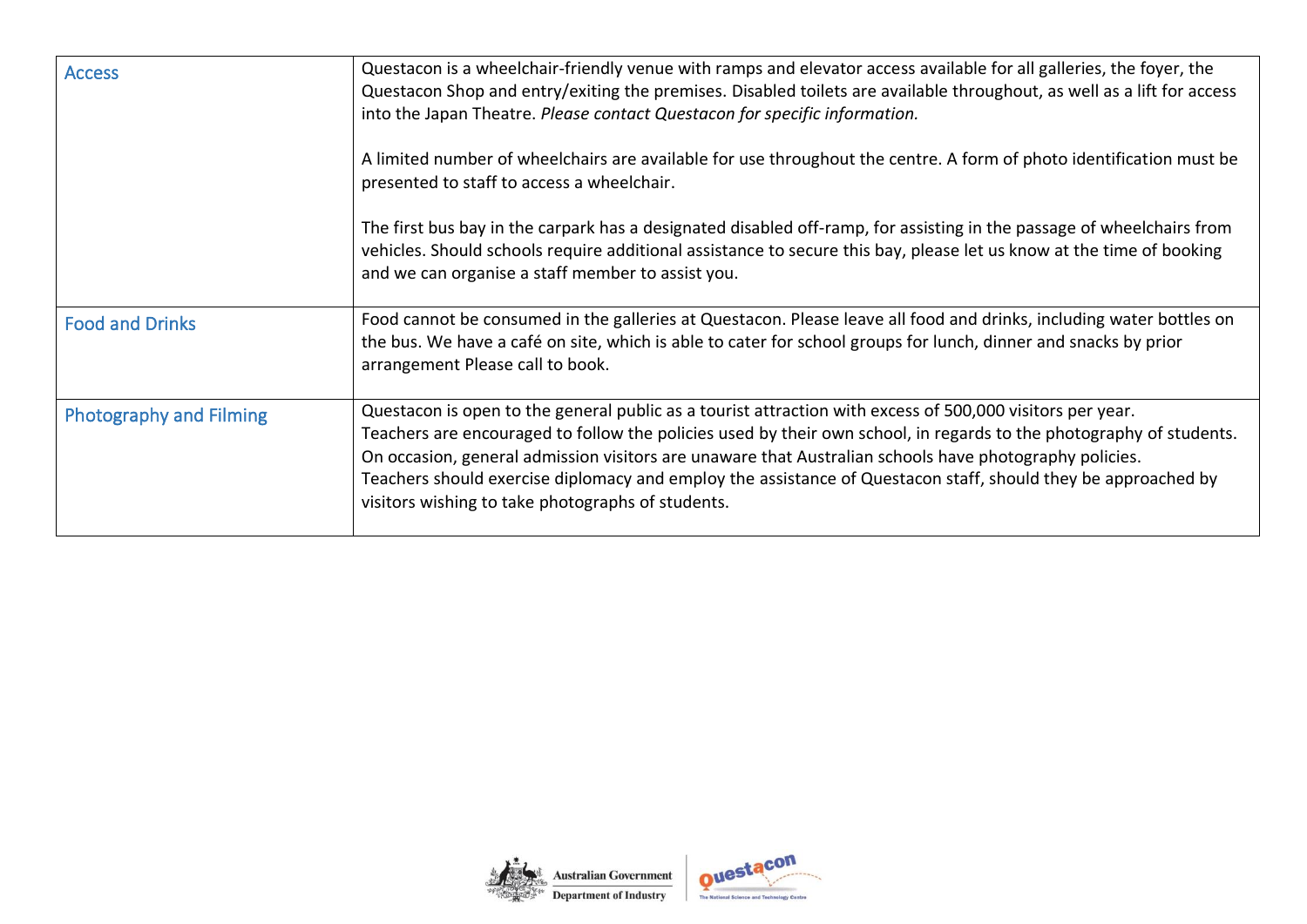| <b>Duty of Care and Student</b><br><b>Behaviour</b> | All visitors to Questacon have a shared responsibility for their own safety and the safety of others.<br>In accordance with the Work Health and Safety Act 2011, visitors are to:<br>• take reasonable care of their own health and safety;<br>• take reasonable care to ensure they do not adversely affect the safety of others; and<br>comply with all instructions given by Questacon staff so far as they are reasonably able to.<br>$\bullet$<br>Duty of care requires that all students, and children, must be accompanied by a teacher or responsible adult<br>associated with the group at all times whilst at the Questacon. Please bring sufficient staff and/or adults to ensure<br>this is possible. All teachers and adults accompanying the school or group are responsible for the behaviour of<br>children in their care, and are to ensure that behaviour is respectful to other visitors, Questacon staff and the<br>exhibits and facilities.<br>At the time of booking, schools are advised that the minimum ratio is one accompanying adult to four students for<br>preschool groups; one accompanying adult to ten students for primary school groups and one accompanying adult to<br>fifteen students for secondary school groups. |
|-----------------------------------------------------|------------------------------------------------------------------------------------------------------------------------------------------------------------------------------------------------------------------------------------------------------------------------------------------------------------------------------------------------------------------------------------------------------------------------------------------------------------------------------------------------------------------------------------------------------------------------------------------------------------------------------------------------------------------------------------------------------------------------------------------------------------------------------------------------------------------------------------------------------------------------------------------------------------------------------------------------------------------------------------------------------------------------------------------------------------------------------------------------------------------------------------------------------------------------------------------------------------------------------------------------------------|
| <b>Student to Supervisor Ratio</b>                  | Pre-school-1:4<br>Primary $-1:10$<br>Secondary $-1:15$<br>Tertiary $-1:15$<br>Social $-N/A$<br>These are recommended supervisor ratios. Additional supervisors are priced at the same rate as their students.<br>For any additional information regarding pricing please see our website:<br>https://www.questacon.edu.au/visiting/group-bookings, Contact the Schools Experience Program team<br>on (02) 6270 2893 or email group.bookings@questacon.edu.au                                                                                                                                                                                                                                                                                                                                                                                                                                                                                                                                                                                                                                                                                                                                                                                               |
| <b>Facilities</b>                                   | We have toilet facilities on both the ground floor (entry level) and on the first floor (prior to entering the gallery).<br>Both levels include disabled toilet facilities. Due to our environmental policy, only air hand dryers are provided<br>(except in the disabled toilets).                                                                                                                                                                                                                                                                                                                                                                                                                                                                                                                                                                                                                                                                                                                                                                                                                                                                                                                                                                        |
| <b>Construction/Maintenance/Repair</b>              | Licensed personnel are used for all construction, maintenance and repair work at Questacon.                                                                                                                                                                                                                                                                                                                                                                                                                                                                                                                                                                                                                                                                                                                                                                                                                                                                                                                                                                                                                                                                                                                                                                |



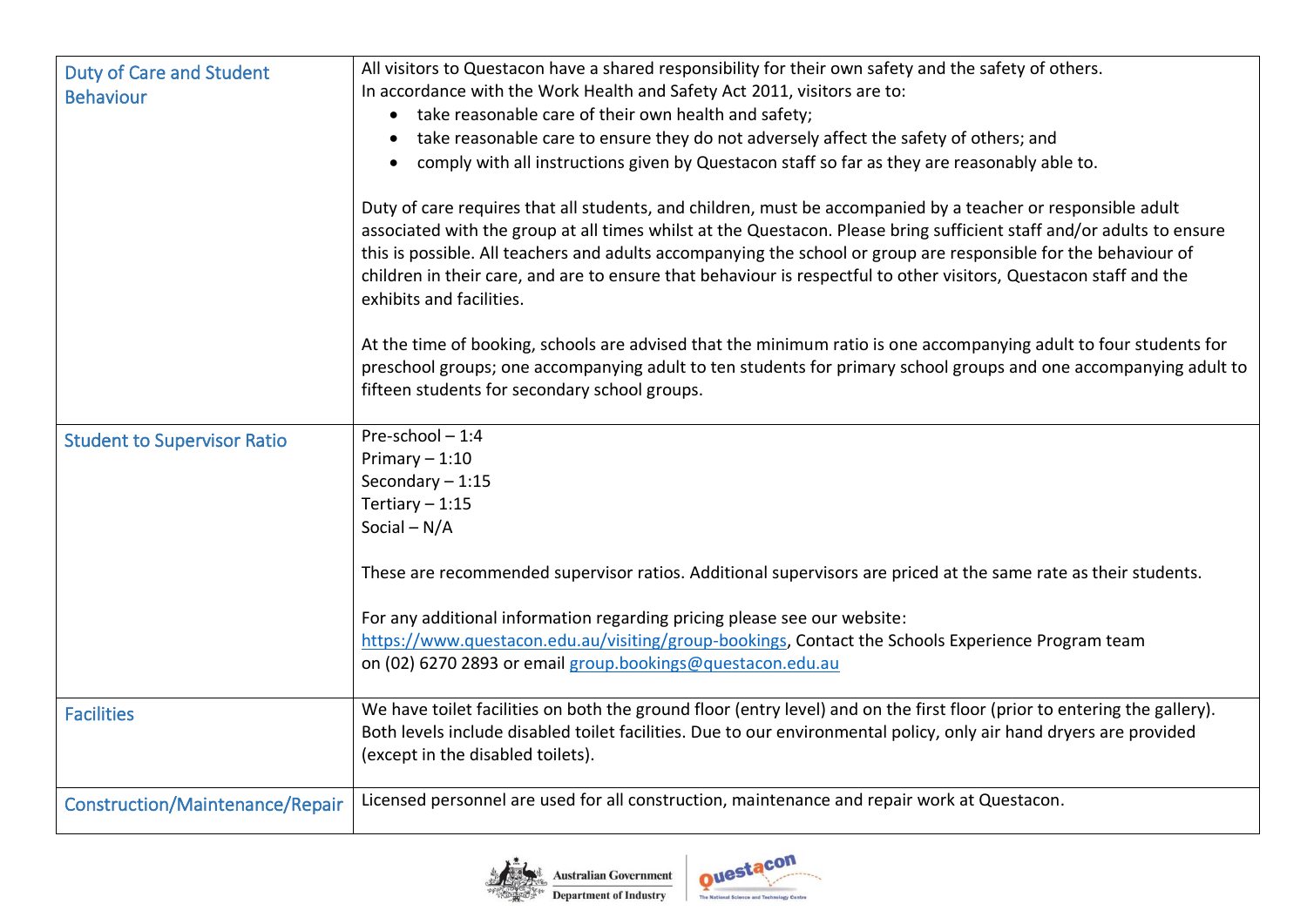| <b>Other Requirements</b> | All visitors are required to wear footwear whilst in the centre (with the exception of the Freefall slide). Students and<br>staff are advised to wear flat, no slip footwear to enable ease of movement across all gallery floor surfaces including<br>stairs and steps.                                                                                                                                                                    |  |  |  |
|---------------------------|---------------------------------------------------------------------------------------------------------------------------------------------------------------------------------------------------------------------------------------------------------------------------------------------------------------------------------------------------------------------------------------------------------------------------------------------|--|--|--|
|                           | During winter months outdoor temperatures can be below zero in the morning and days not get above 10 degrees.<br>Visitors are recommended to ensure appropriate warm clothing is worn.<br>During summer months it is recommended students and staff wear sun protection as UV radiation can be high due to<br>the altitude in Canberra and the very clean air. Please ensure you have adequate sun protection to be worn during<br>the day. |  |  |  |
|                           | Students are requested not to bring bags or back packs into Questacon. However, there are limited locker facilities<br>for visitors to store bags, valuables and Questacon Shop purchases. These facilities may be shared with general<br>admission visitors during busy periods.                                                                                                                                                           |  |  |  |
|                           | Students are requested to respect the safety of other visitors and a teacher or adult to always remain with their<br>group.                                                                                                                                                                                                                                                                                                                 |  |  |  |
| <b>Equipment</b>          | All equipment at the venue is maintained in accordance with WHS Regulations, appropriate standards and codes of<br>practice.                                                                                                                                                                                                                                                                                                                |  |  |  |

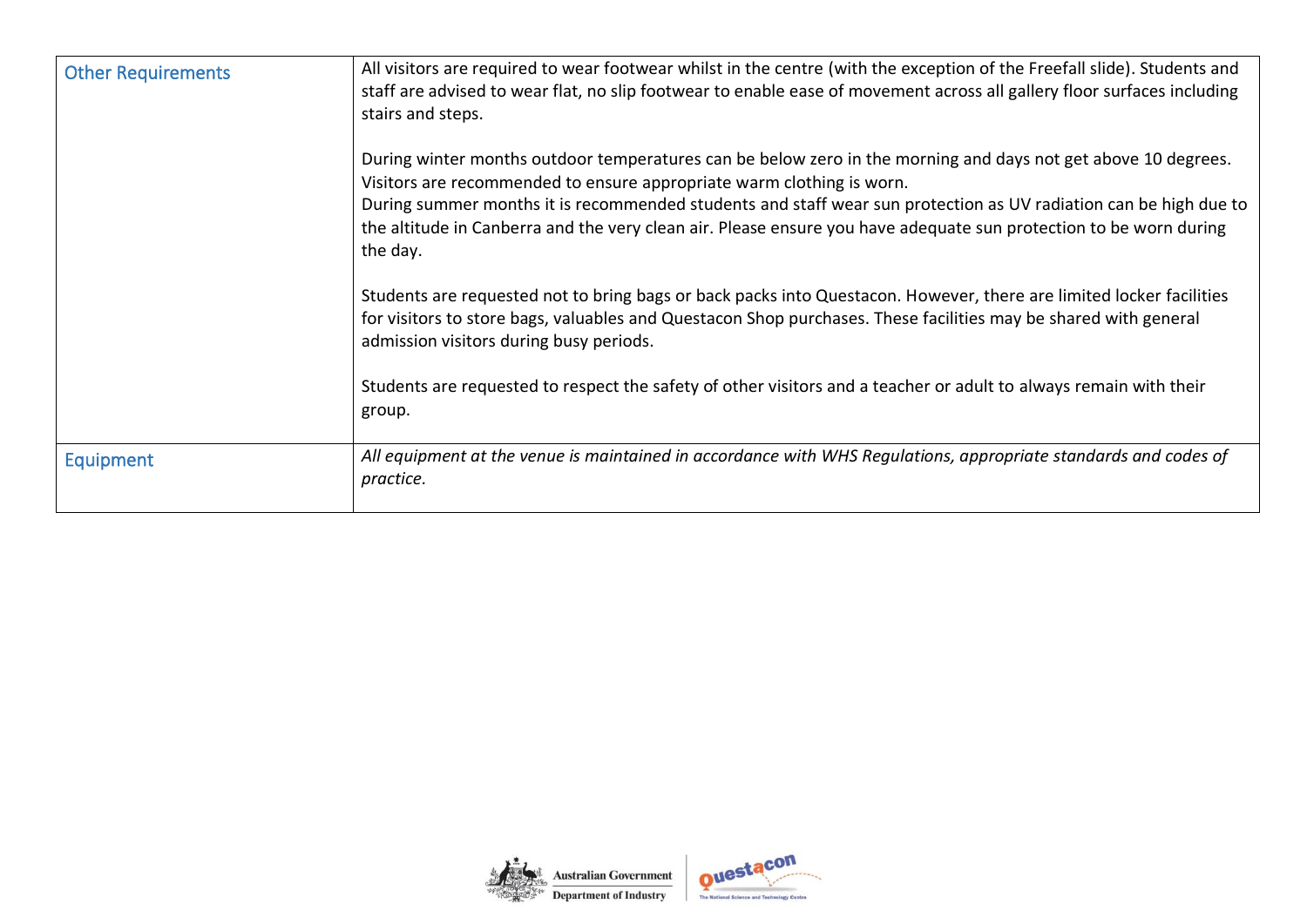|                                           |                                                                  |                                                                      |                                                                                                                          | Questacon: The National Science and Technology Centre School Excursion Risk Assessment                                                                                                                                                                                                                                                                                                                                                                                                                                                                                                                                                                                                                                                                                                                                                                                                                                                                                                                                                                                                                                                                                                                                                                                                                                                                                                                                                                                                                                                                             |
|-------------------------------------------|------------------------------------------------------------------|----------------------------------------------------------------------|--------------------------------------------------------------------------------------------------------------------------|--------------------------------------------------------------------------------------------------------------------------------------------------------------------------------------------------------------------------------------------------------------------------------------------------------------------------------------------------------------------------------------------------------------------------------------------------------------------------------------------------------------------------------------------------------------------------------------------------------------------------------------------------------------------------------------------------------------------------------------------------------------------------------------------------------------------------------------------------------------------------------------------------------------------------------------------------------------------------------------------------------------------------------------------------------------------------------------------------------------------------------------------------------------------------------------------------------------------------------------------------------------------------------------------------------------------------------------------------------------------------------------------------------------------------------------------------------------------------------------------------------------------------------------------------------------------|
| Activity/Program/<br><b>Gallery</b>       | Recommended age<br>group/fitness<br>level/prerequisite<br>skills | <b>Staff</b><br>Accreditation/<br>competence<br>for this<br>activity | <b>Potential Risks</b><br><b>Hazards and risks</b><br>relating to each<br>activity, program,<br>gallery and the<br>venue | <b>Control Strategies</b><br>Strategies for ensuring visitor safety for this potential risk                                                                                                                                                                                                                                                                                                                                                                                                                                                                                                                                                                                                                                                                                                                                                                                                                                                                                                                                                                                                                                                                                                                                                                                                                                                                                                                                                                                                                                                                        |
| <b>General Activities</b><br>at Questacon | All ages                                                         | <b>Trained Staff</b><br>and<br>Presenters                            | Medium Risk:<br>Injury sustained<br>on Questacon site<br>requiring first aid<br>or emergency<br>response support         | In all areas of Questacon, Duty of Care lies with the teachers or responsible adult<br>associated with the school. Students must be accompanied by a teacher or<br>responsible adult associated with the school at all times.<br>Trained staff are present throughout the centre and at specific exhibits where<br>appropriate, to assist visitors and maintain a safe environment.<br>All exhibits are designed to minimise risk and risk assessments are undertaken<br>periodically for specific exhibits and general gallery spaces.<br>Information for visitors with Epilepsy, Sensory Sensitivities, Pacemakers and Hearing<br>Aids is available.<br>https://www.questacon.edu.au/sites/default/files/assets/visiting/accessibility/17212<br>%20Visitor%20Health%20Information%20Sheet%20-%20Pacemakers v2.pdf<br>https://www.questacon.edu.au/sites/default/files/assets/visiting/accessibility/17212<br>%20Visitor%20Health%20Information%20Sheet%20-%20Epilepsy v2.pdf<br>https://www.questacon.edu.au/sites/default/files/assets/visiting/accessibility/17212<br>%20Visitor%20Health%20Information%20Sheet%20-<br>%20Hearing%20Aids%20Cochlear v2.pdf<br>https://www.questacon.edu.au/sites/default/files/assets/visiting/accessibility/18042<br>%20Visitor%20Health%20Info%20Sheet%20%E2%80%93%20Sensory%20Sensitive.pdf<br>Questacon Incident reporting processes operational to report all<br>$\bullet$<br>incidents/accidents and hazards and first aid at Questacon Parkes.<br>Security staff monitor Questacon Parkes 24 hours a day, 7 days a week |

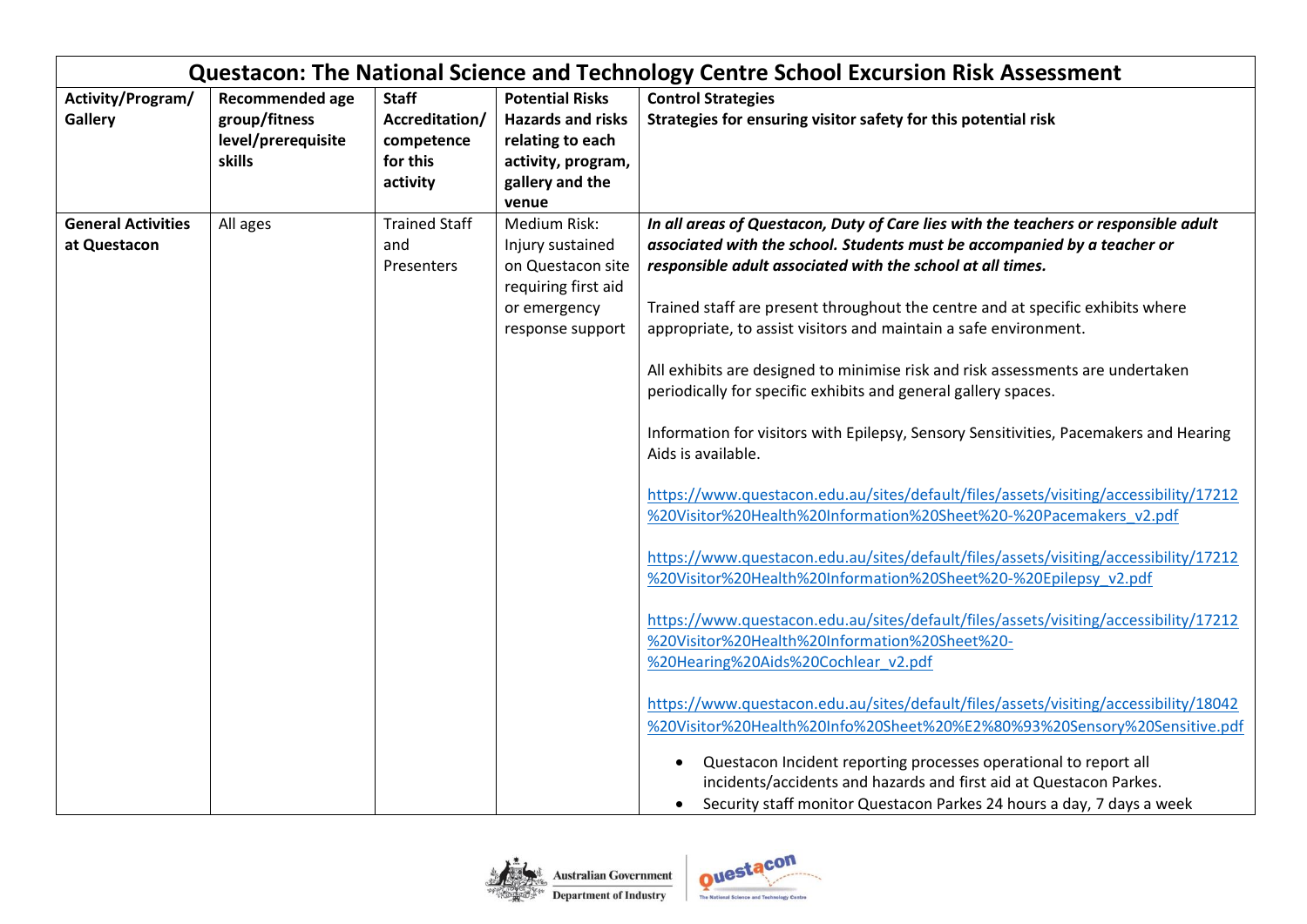|                                          |                                                  |                                                                    |                                                             | Questacon trained staff coordinate security and emergency response at<br>$\bullet$<br>Questacon Parkes. All presenters and staff are trained in emergency<br>evacuation procedures.<br>A First Aid Room, first aid kits and defibrillators are located throughout the<br>Centre.<br>Questacon electrical appliances and exhibits are tested and tagged and are<br>$\bullet$<br>well maintained.<br>Facilities maintenance and prevention programs are scheduled and implemented to<br>identify hazards and controls to provide a safe centre. |
|------------------------------------------|--------------------------------------------------|--------------------------------------------------------------------|-------------------------------------------------------------|-----------------------------------------------------------------------------------------------------------------------------------------------------------------------------------------------------------------------------------------------------------------------------------------------------------------------------------------------------------------------------------------------------------------------------------------------------------------------------------------------------------------------------------------------|
| <b>Gallery 1</b><br>(Australia in Space) | All ages                                         | <b>Trained and</b><br>Accredited<br>Staff                          | Low risk                                                    | Active teacher/carer/parent supervision required<br>$\bullet$<br>Trained staff actively monitor gallery space<br>$\bullet$<br>Clear visual instructions for visitors                                                                                                                                                                                                                                                                                                                                                                          |
| <b>Gallery 2</b><br>(Fundamental)        | All ages                                         | <b>Trained and</b><br>Accredited<br>Staff and<br>Volunteers        | Low risk                                                    | Active teacher/carer/parent supervision required<br>$\bullet$<br>Trained staff actively monitor specific exhibit<br>Clear visual instructions for participants<br>Intermittent staff presence in general area<br>$\bullet$                                                                                                                                                                                                                                                                                                                    |
| Harmograph<br>(Gallery 2)                | All ages                                         | Trained and<br>Accredited<br>Staff and<br>Volunteers               | Low to medium<br>risk<br>Moving, heavy<br>concrete platform | Active teacher/carer/parent supervision required<br>$\bullet$<br>Trained staff actively monitor specific exhibit<br>$\bullet$<br>Clear visual instructions for participants<br>Intermittent staff presence in general area<br>Barricade in place to prevent visitor contact<br>Demonstrated by trained staff only<br>$\bullet$                                                                                                                                                                                                                |
| <b>Gallery 3</b><br>(Awesome Earth)      | All ages                                         | <b>Trained and</b><br>Accredited<br>Staff and<br><b>Presenters</b> | Low risk                                                    | Active teacher/carer/parent supervision required<br>$\bullet$<br>Trained staff actively monitor specific exhibit (Earthquake Lab)<br>$\bullet$<br>Intermittent staff presence in general area                                                                                                                                                                                                                                                                                                                                                 |
| <b>Earthquake Lab</b><br>(Gallery 3)     | All ages<br>Exclusions for certain<br>conditions | Trained and<br>Accredited<br>Staff and<br><b>Presenters</b>        | Low risk                                                    | Active teacher/carer/parent supervision required<br>$\bullet$<br>Trained staff actively monitor Earthquake Lab<br>$\bullet$<br>Certain requirements need to be met to participate<br>$\bullet$<br>Clear visual instructions for participants<br>$\bullet$<br>Exhibit design and maintenance to maximise safety                                                                                                                                                                                                                                |

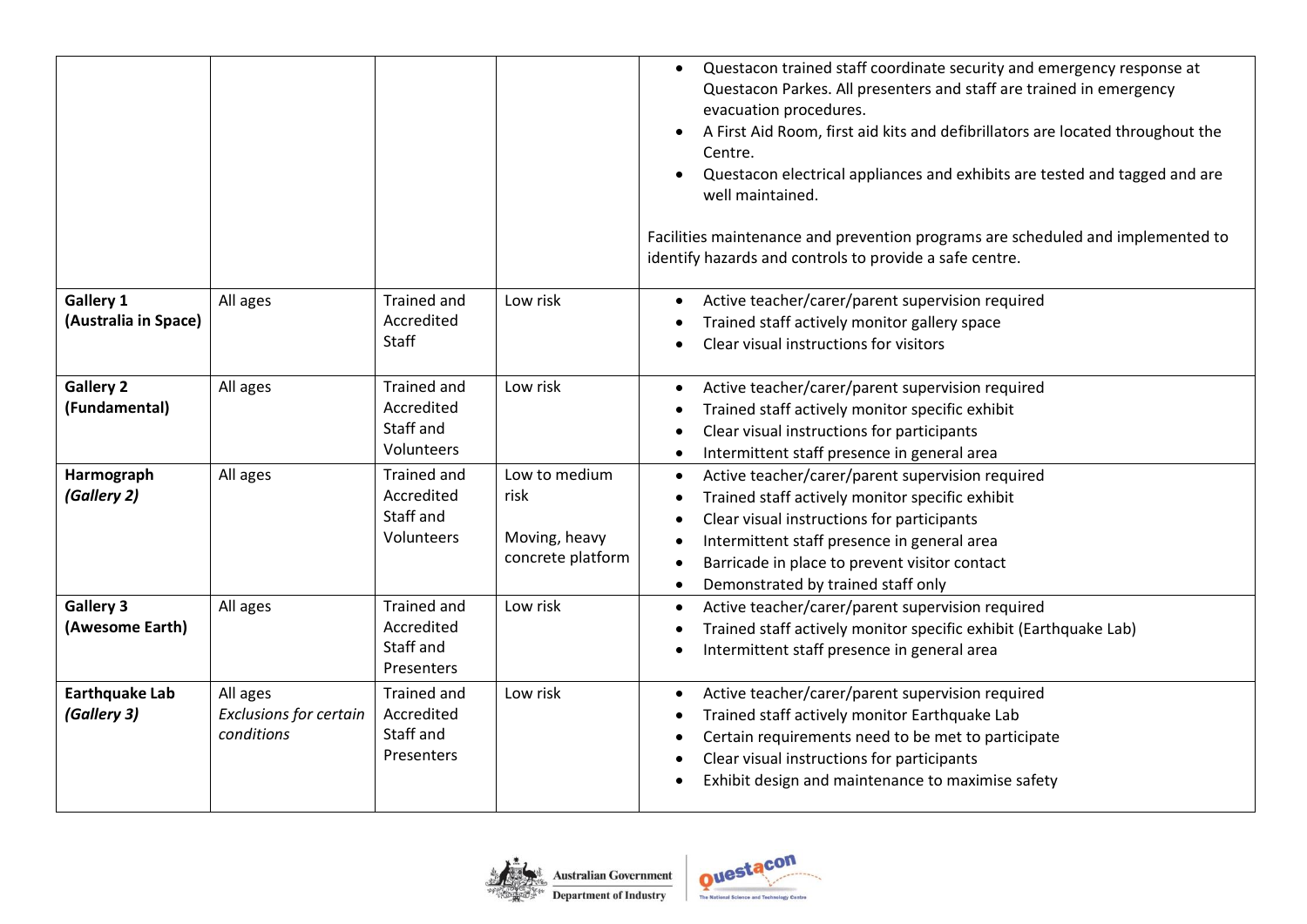| Gallery 4<br>$(Q$ Lab)                                                                                       | All ages                                                                                                                             | Trained and<br>Accredited<br>Staff and<br>Presenters        | Low risk<br>Various science<br>experiments and<br>demonstrations                                     | Active teacher/carer/parent supervision required<br>Trained staff actively monitor gallery space<br>Presenters avoid known hazards and forewarn staff and students of potential<br>hazards.<br>Constant supervision of experiment space by trained and accredited staff<br>Staff follow strict risk management guidelines for each experiment<br>Secure storage of chemicals and materials |
|--------------------------------------------------------------------------------------------------------------|--------------------------------------------------------------------------------------------------------------------------------------|-------------------------------------------------------------|------------------------------------------------------------------------------------------------------|--------------------------------------------------------------------------------------------------------------------------------------------------------------------------------------------------------------------------------------------------------------------------------------------------------------------------------------------------------------------------------------------|
| <b>Gallery 5</b><br>(The Shed)                                                                               | All ages                                                                                                                             | <b>Trained and</b><br>Accredited<br>Staff and<br>Presenters | Low to medium<br>risks<br>Risks of trips and<br>bumps<br>Potential choking<br>hazards                | Active teacher/carer/parent supervision required<br>Presenters avoid known hazards and forewarn staff and students of potential<br>hazards.<br>Constant supervision of tinkering space by trained and accredited staff<br>$\bullet$<br>Staff follow strict risk management guidelines for each experiment<br>Secure storage of chemicals and materials                                     |
| Gallery 6                                                                                                    | Designed for 0-6<br>year olds                                                                                                        | Trained and<br>Accredited<br>Staff                          | Low risk                                                                                             | Active teacher/carer/parent supervision required<br>Trained staff actively monitor specific exhibit<br>Clear visual instructions for participants<br>Intermittent staff presence in general area                                                                                                                                                                                           |
| <b>Gallery 7</b>                                                                                             | All ages                                                                                                                             | Trained and<br>Accredited<br>Staff                          | Low to medium<br>risks<br>Active area with<br>excited<br>participants<br>Risks of trips and<br>bumps | Active teacher/carer/parent supervision required<br>Trained staff actively monitor specific exhibit (Freefall)<br>Intermittent staff presence in general area                                                                                                                                                                                                                              |
| <b>Freefall</b><br>(Gallery 7)<br>*This exhibit is<br>temporarily closed<br>due to its high-<br>touch nature | 5 years to adult<br>110cm minimum<br>height requirement<br>Can support own<br>weight<br><b>Exclusions for</b><br>numerous conditions | <b>Trained and</b><br>Accredited<br>Staff                   | Low to medium<br>risks                                                                               | Active teacher/carer/parent supervision required<br>$\bullet$<br>Trained staff actively monitor this exhibit<br>Certain requirements need to be met to participate<br>Clear visual instructions for participants<br>Procedures for refusal to drop to ensure safety of participant and staff                                                                                               |